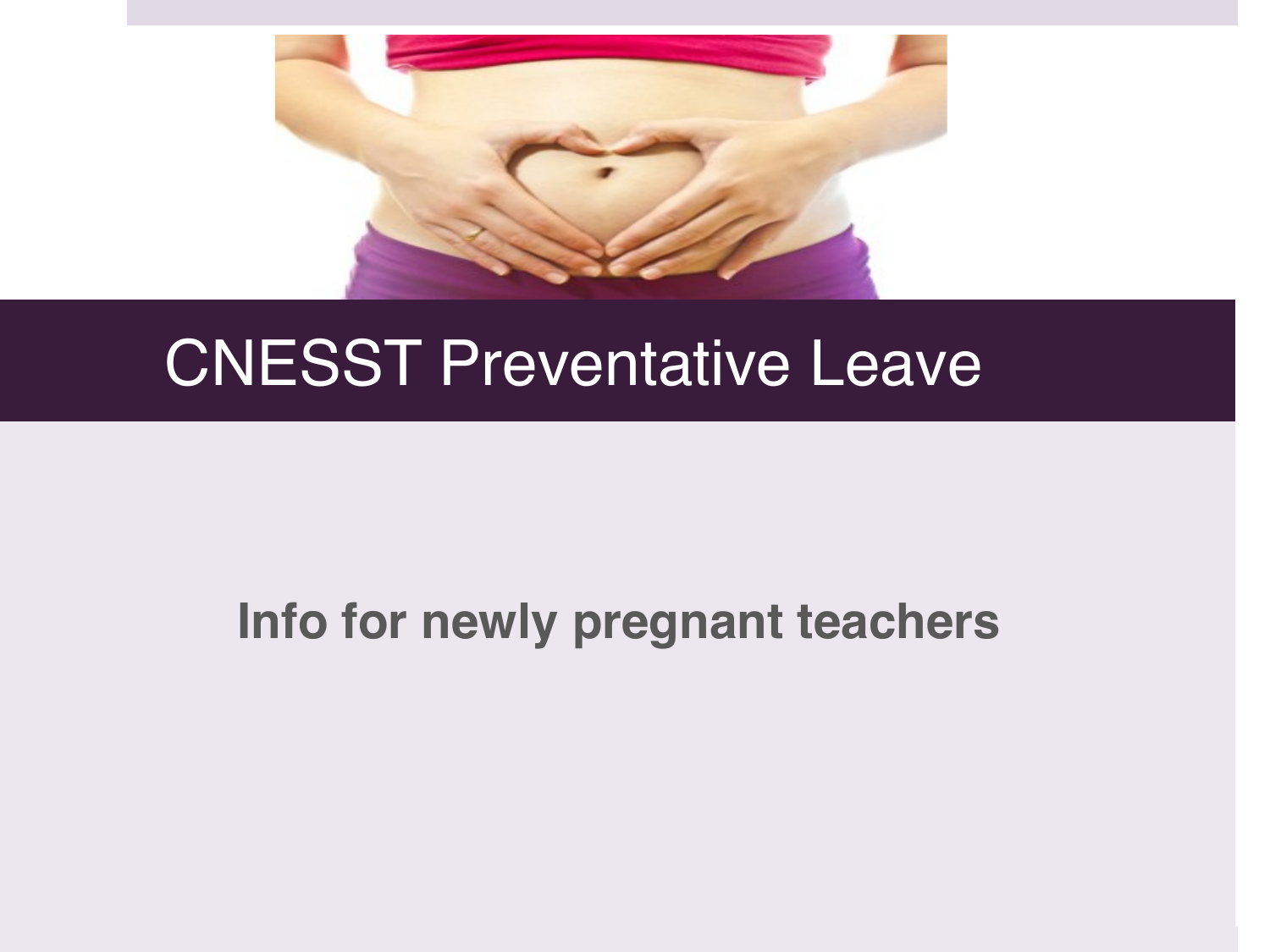## Objectives of this session

- o To simplify the rules when it comes to CNESST preventative leaves
- o To guide the pregnant teacher through the process of making a CNESST preventative withdrawal claim
- o To review important dates associated with workplace hazards and pregnant teachers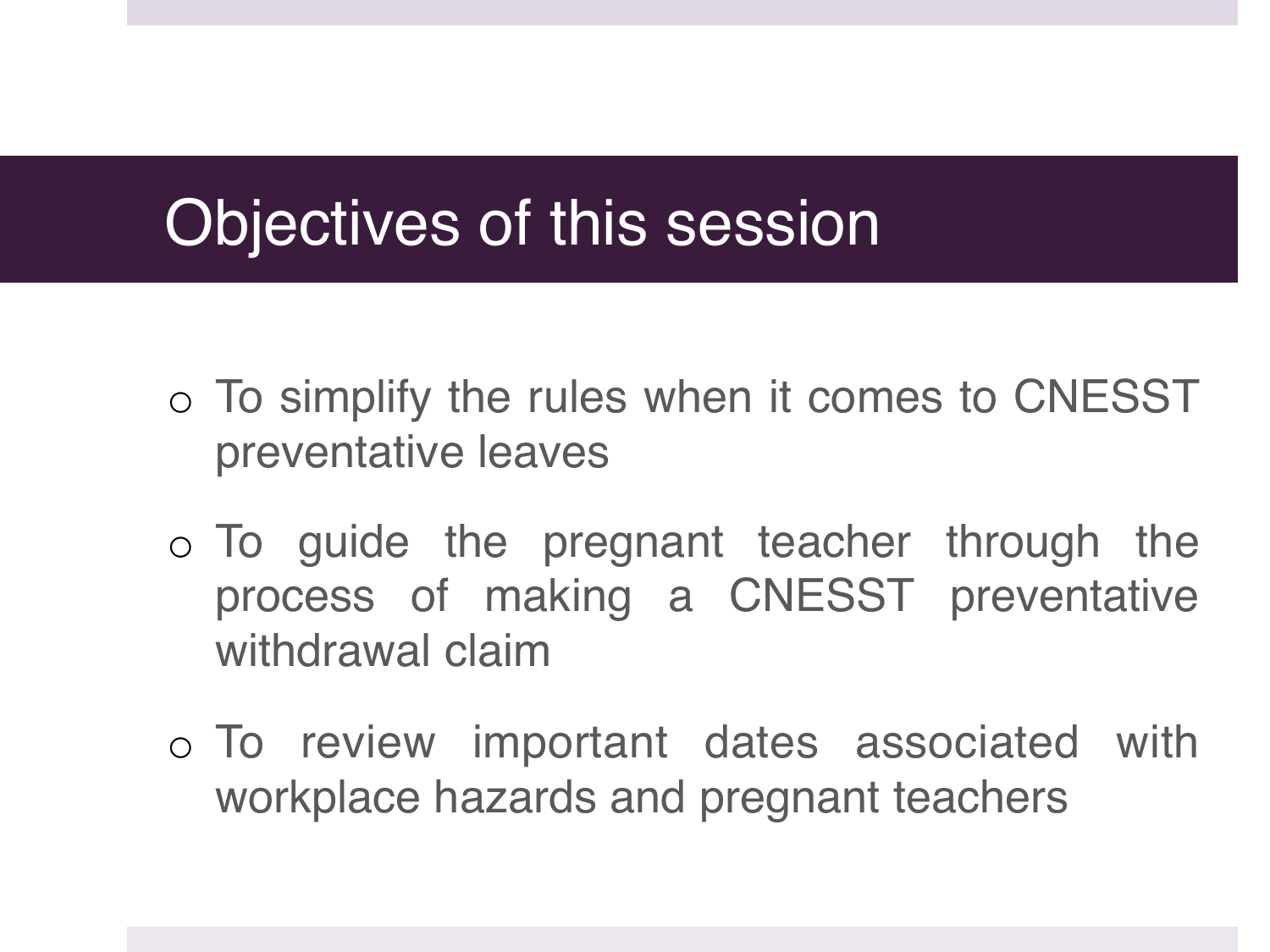### "*For a Safe Maternity Experience*" Program

A pregnant or breastfeeding worker may be entitled to special protection. If she is working in conditions that are a hazard to her health or that of her unborn or breast-fed child, she is entitled to be reassigned immediately to another job.

If her work situation cannot be modified or she cannot be assigned to another job, she has the right to stop working and receive compensation from the CNESST.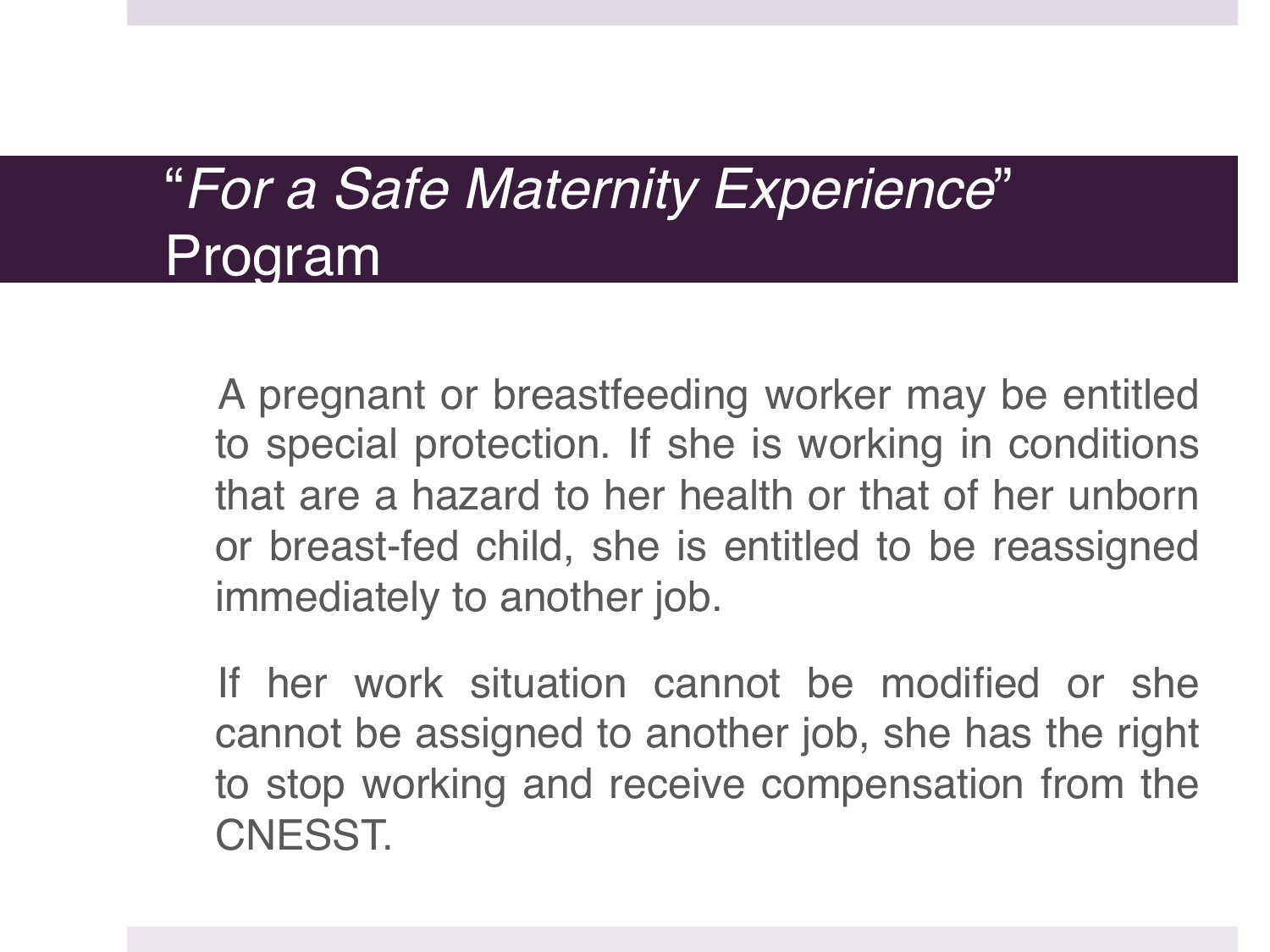## I'm pregnant, what's next?

First off. congratulations! (You don't want to forget that this is a happy occasion)



- o Start by making an appointment with your doctor or go to a walk-in clinic.
- o You should not be going to school until you have results from your blood tests so do not go to work and go to a doctor ASAP.
- o Be sure to contact the EMSB Health and Safety office (contact info on page 7) and give them a "heads up".
- o You may also want to contact your principal / centre director and let them know that you'll be away.

*Please see EMSB document - "I'm pregnant, what's my next step" on the final page of this presentation.*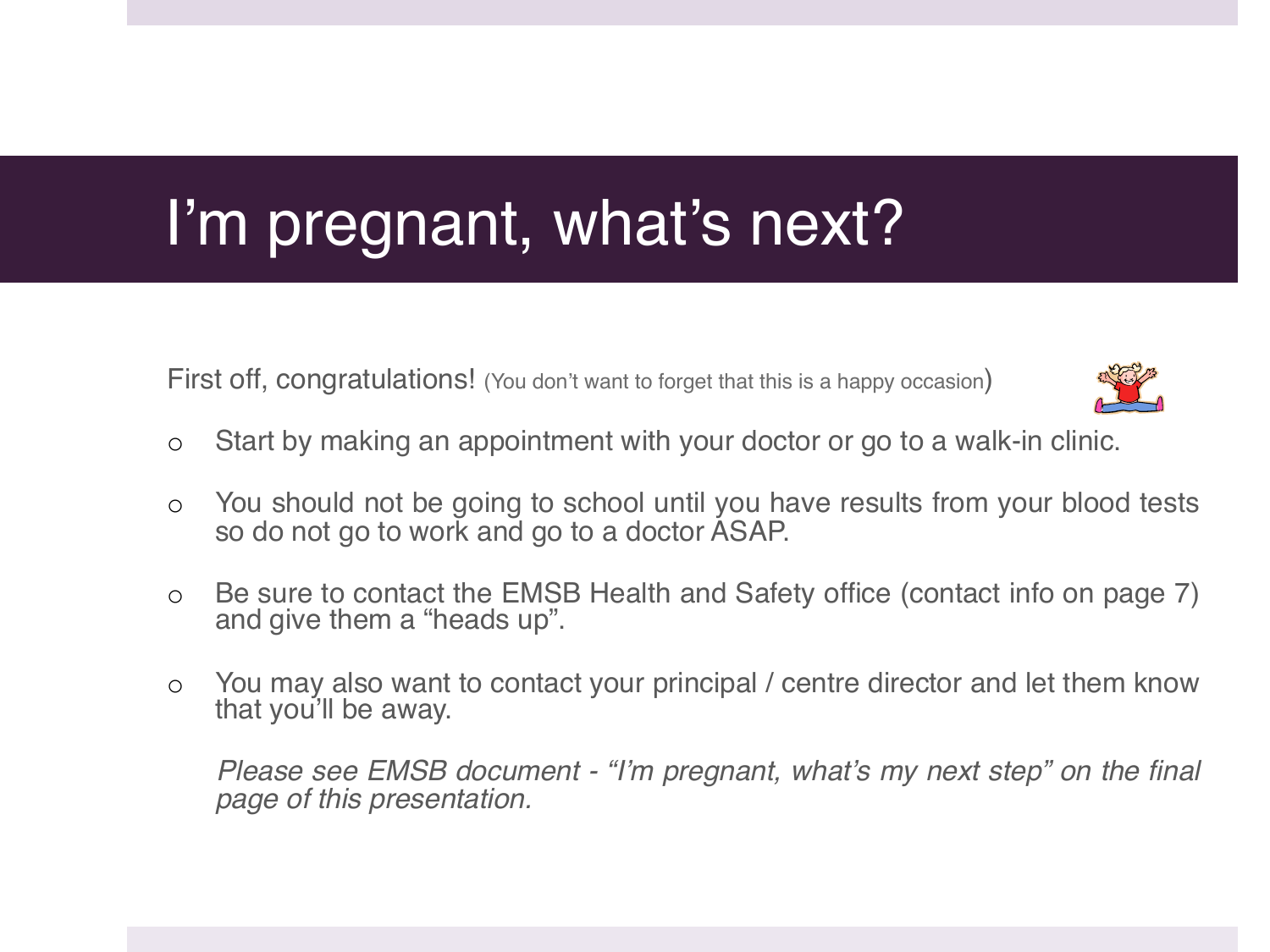#### Items to discuss with the doctor

- o Let the doctor know that you are a teacher. (elementary, secondary, adult or vocational)
- o You should ask your doctor about getting a medical certificate requesting a withdrawal from work pending blood test results.
- o Ask that they complete a "*Preventative Withdrawal and Reassignment Certificate for a Pregnant or Breast-feeding Worker"* form.

You will likely discuss some of the following topics:

**Blood tests, age of your students, student behaviour, supervision duties, workload (including time spent standing), heavy lifting, repetitive movements that can be considered dangerous, exposure to: gas, fumes, vibrations, chemicals, moving from class to class, use of stairs, busy hallways, etc.**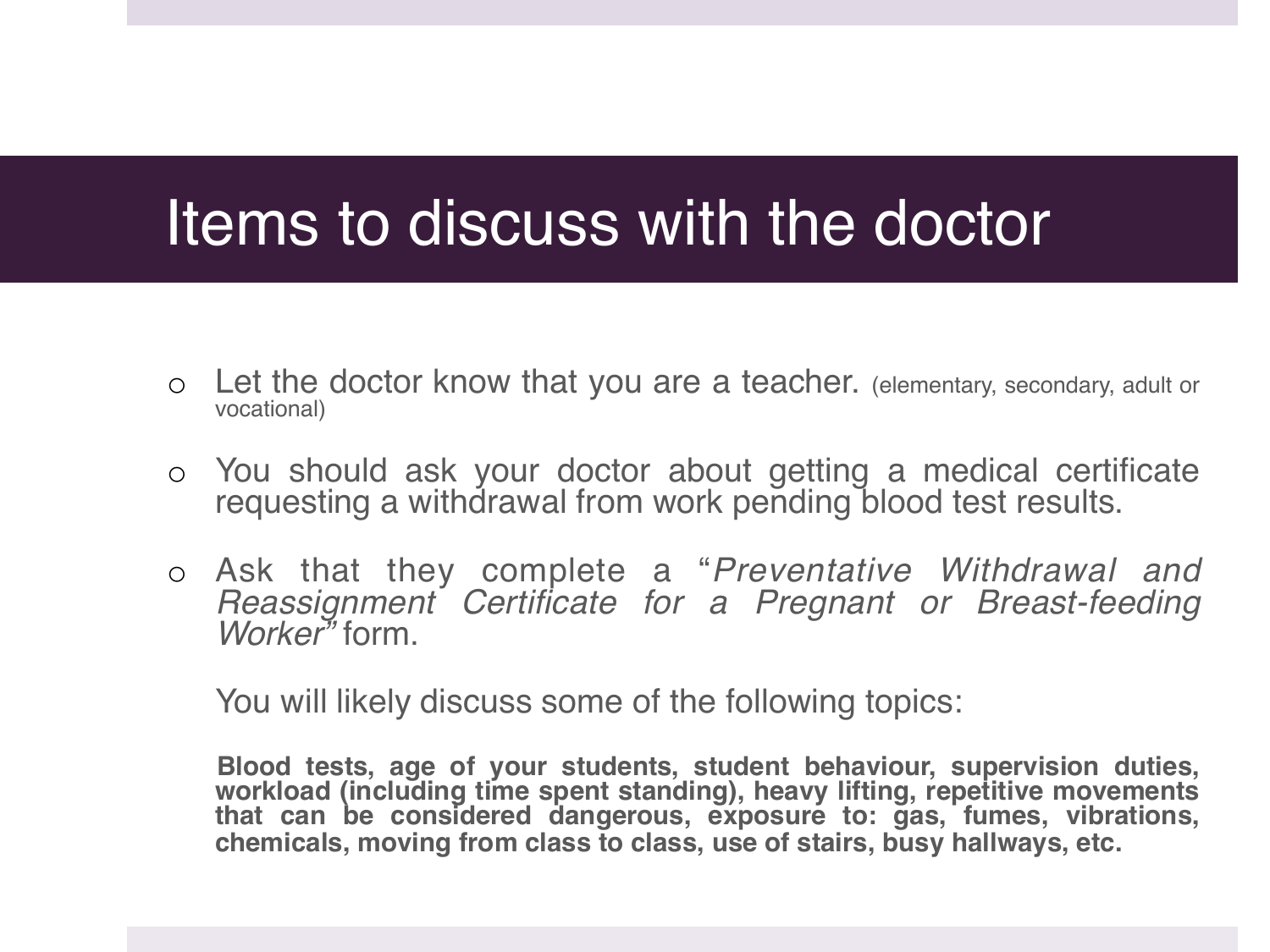## Blood tests

As a preventative measure, teachers may be removed from work while they wait for blood test results.

Teachers should be tested for the following contagious diseases: Parvovirus B19 (Fifth Disease), Rubella and Chickenpox ...but your doctor may decide to test for more than these three diseases.

**Please be sure to get a medical note saying that you will be away until your blood test results are back.**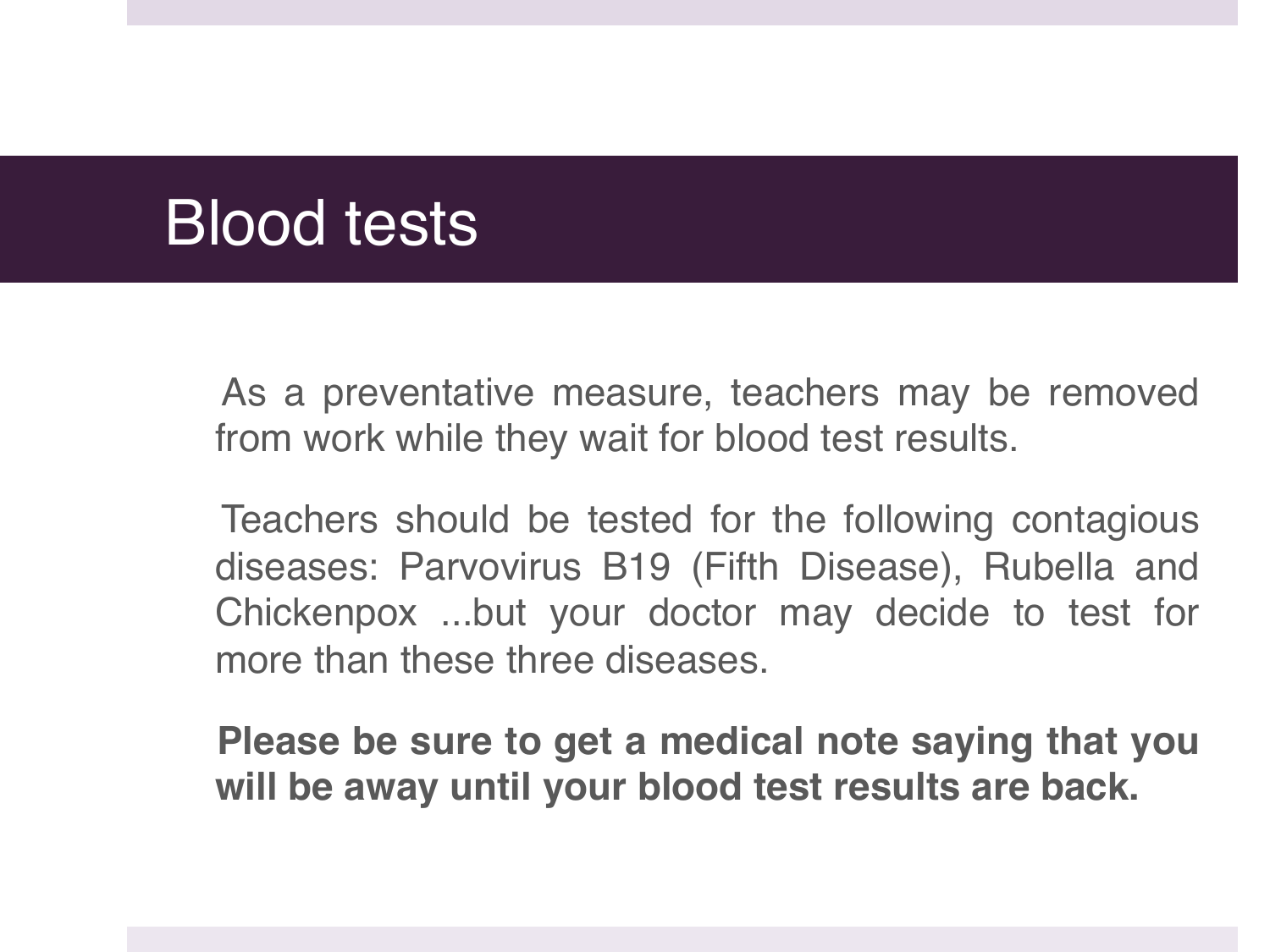## Completed forms

Your doctor will send a copy of the CNESST "Preventative Withdrawal" certificate to the regional health office (CSSS).

Once the CSSS has received the form, your doctor will eventually give you a copy (this may take a week or two).

You must send the "employer" portion of the certificate to the EMSB. **Your withdrawal request cannot be processed until the EMSB Health and Safety office has your information.** Their contact info is:

Maggie Vadish (514) 483-7200 ext. 7292 **mvadish@emsb.qc.ca** Cindy Renaud (514) 483-7200 ext. 7462 **crenaud@emsb.qc.ca** Fax: (514) 483-7410 **healthandsafety@emsb.qc.ca**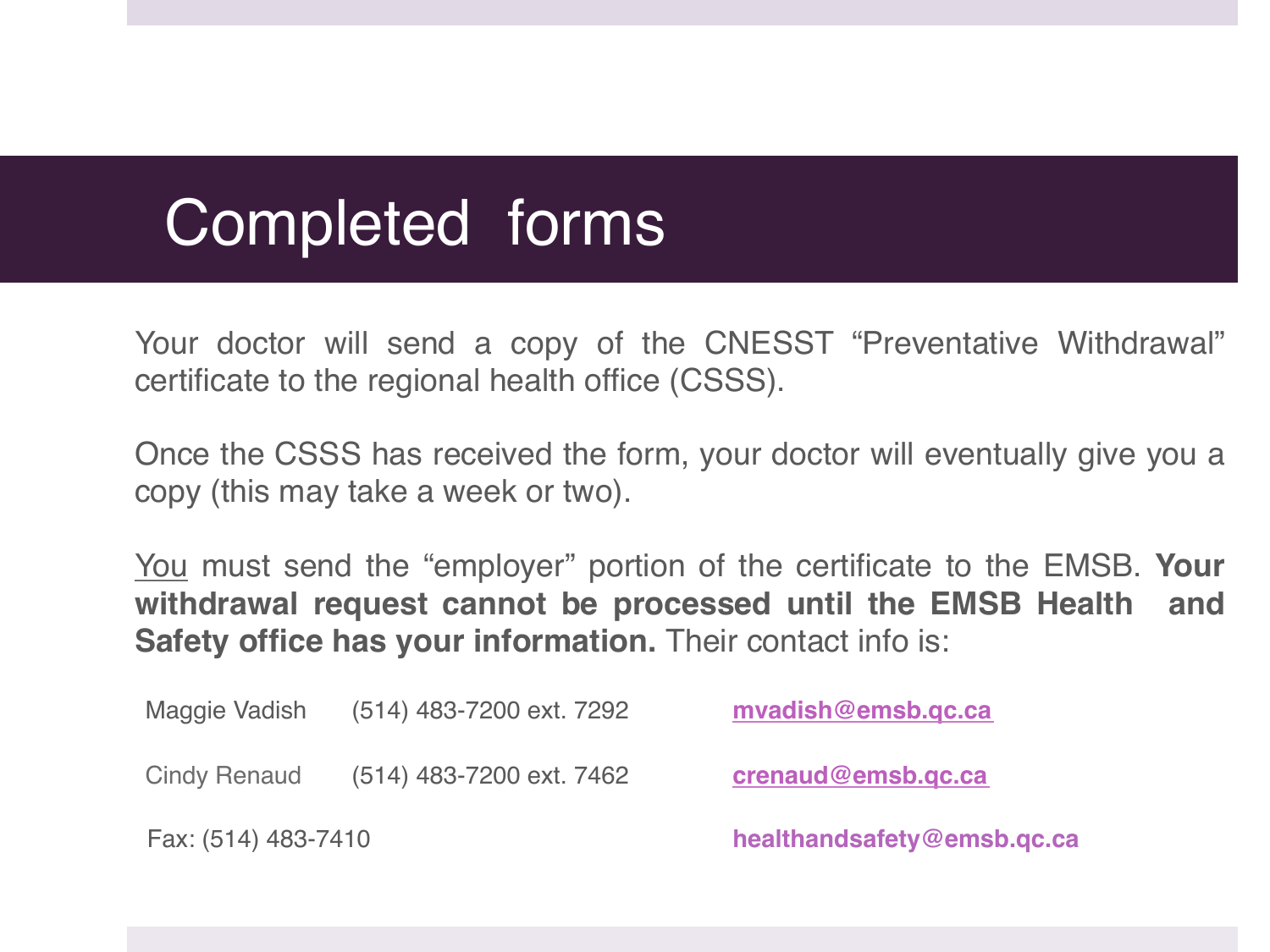# Waiting time

It may take a week or two (or more) for your blood test results to come in.

While you wait, you'll be paid at 100% for the first 5 days that you are away. The next 14 days will be paid at 90% of your net salary which will be paid to you by the EMSB.

Important note: If the CNESST sends you a cheque, please contact the EMSB Health and Safety office right away and <u>do not cash the cheque.</u> (You'll end up paying it back.)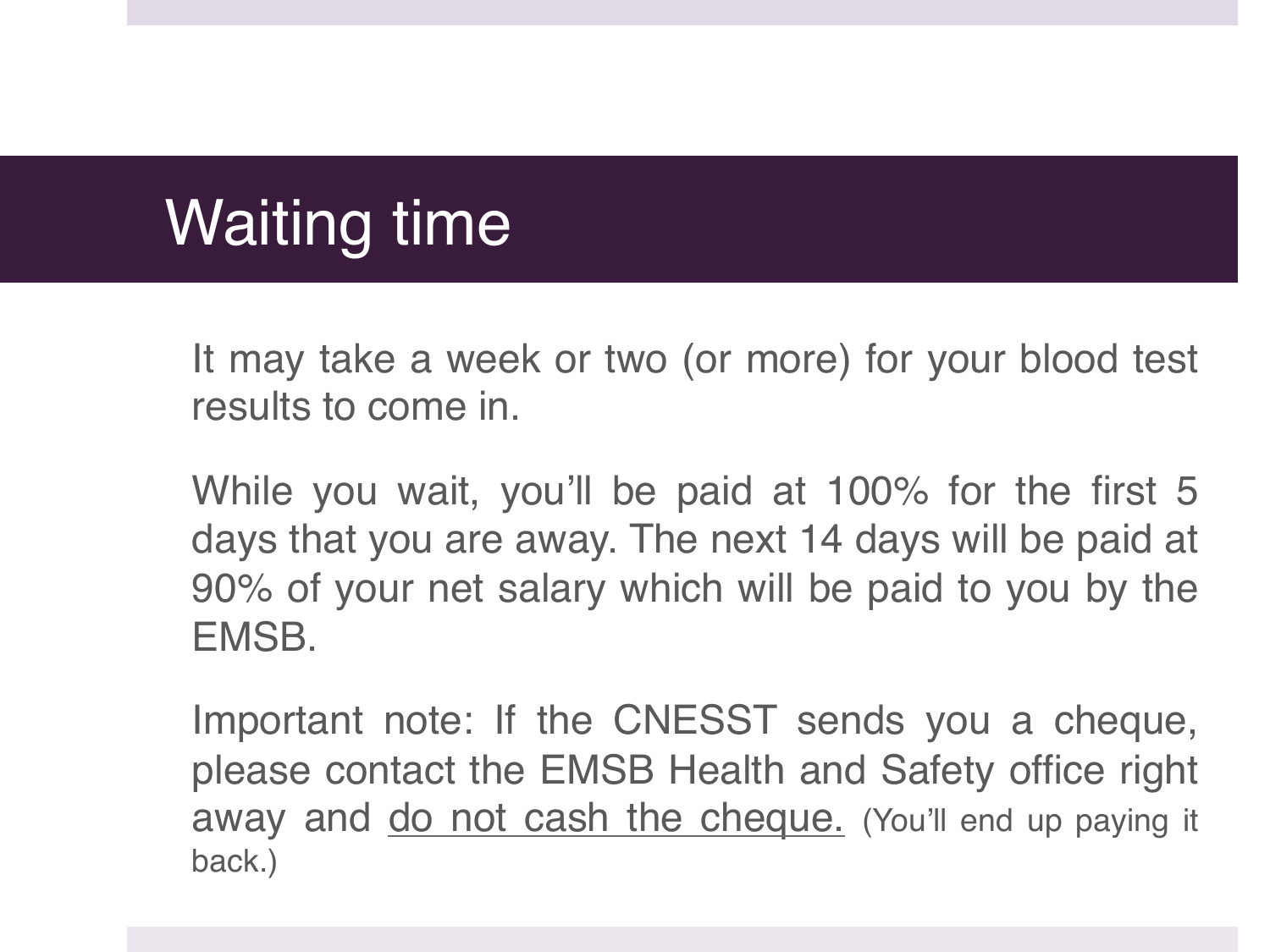## Waiting time (continued)

If you have not already done so, the EMSB and the MTA recommend that you share your good news with your principal / centre director. (You can ask them to keep the news quiet if you are not ready to make an announcement.)

While it may be very early in your pregnancy, it is important that someone in your building know about your pregnancy in case a Santé Publique notice is sent or an emergency occurs. (For example changes due to the COVID situation.)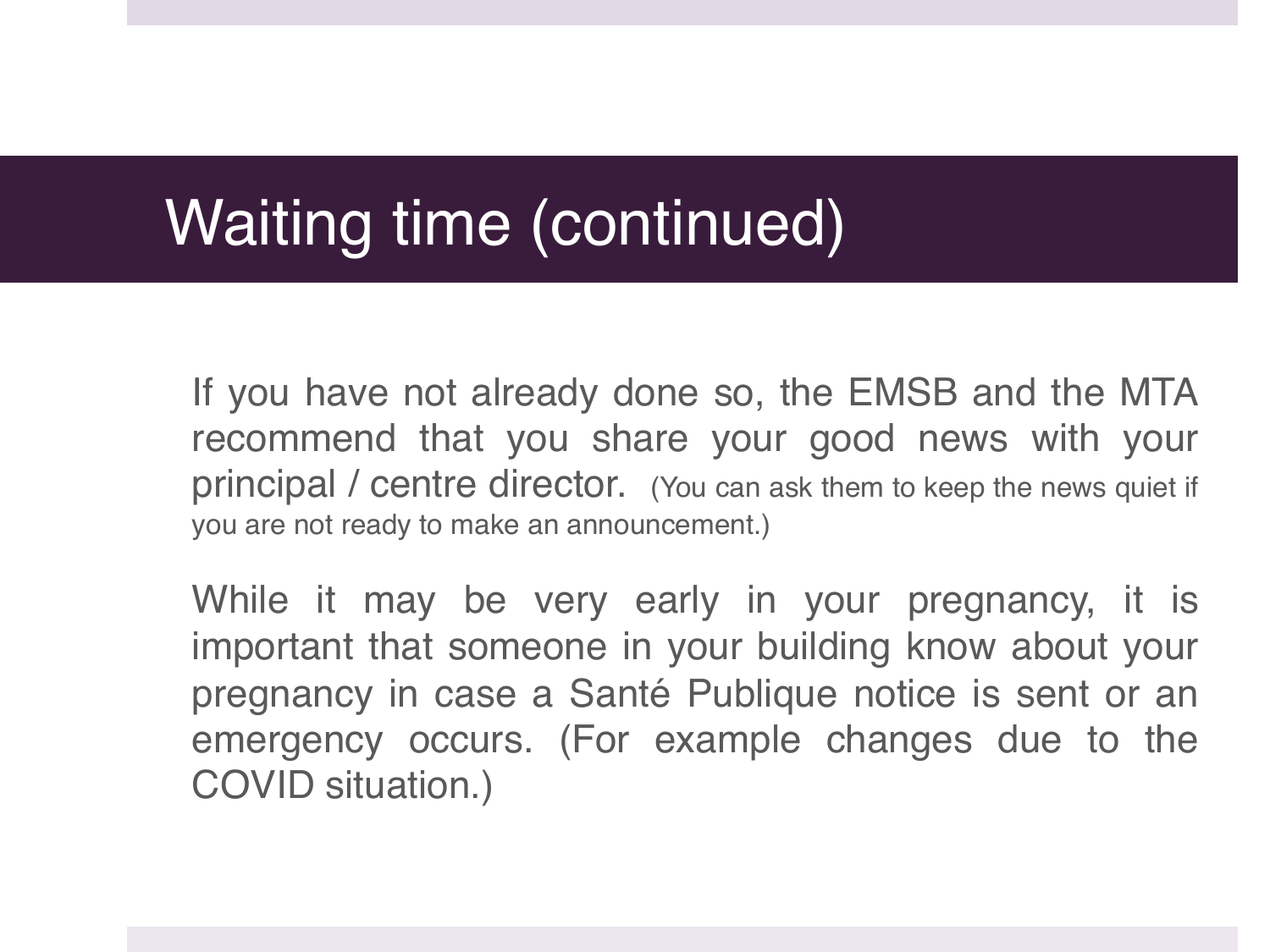### The results are in

If you are not immune:

 Most elementary teachers are removed from work since the risk of catching a contagious disease is higher at this level.

Depending on what you are not immune to, high school teachers can be removed but in cases of lack of immunity to Fifth Disease and Chickenpox, high school teachers are deemed to not be at risk, unless there is an actual case in the school.

 It is rare but Adult and Vocational sector teachers can be removed if they are not immune but the risk of being exposed to these (mostly) childhood diseases is very low. Again, they would be removed if there is an actual case in the school, during the incubation period.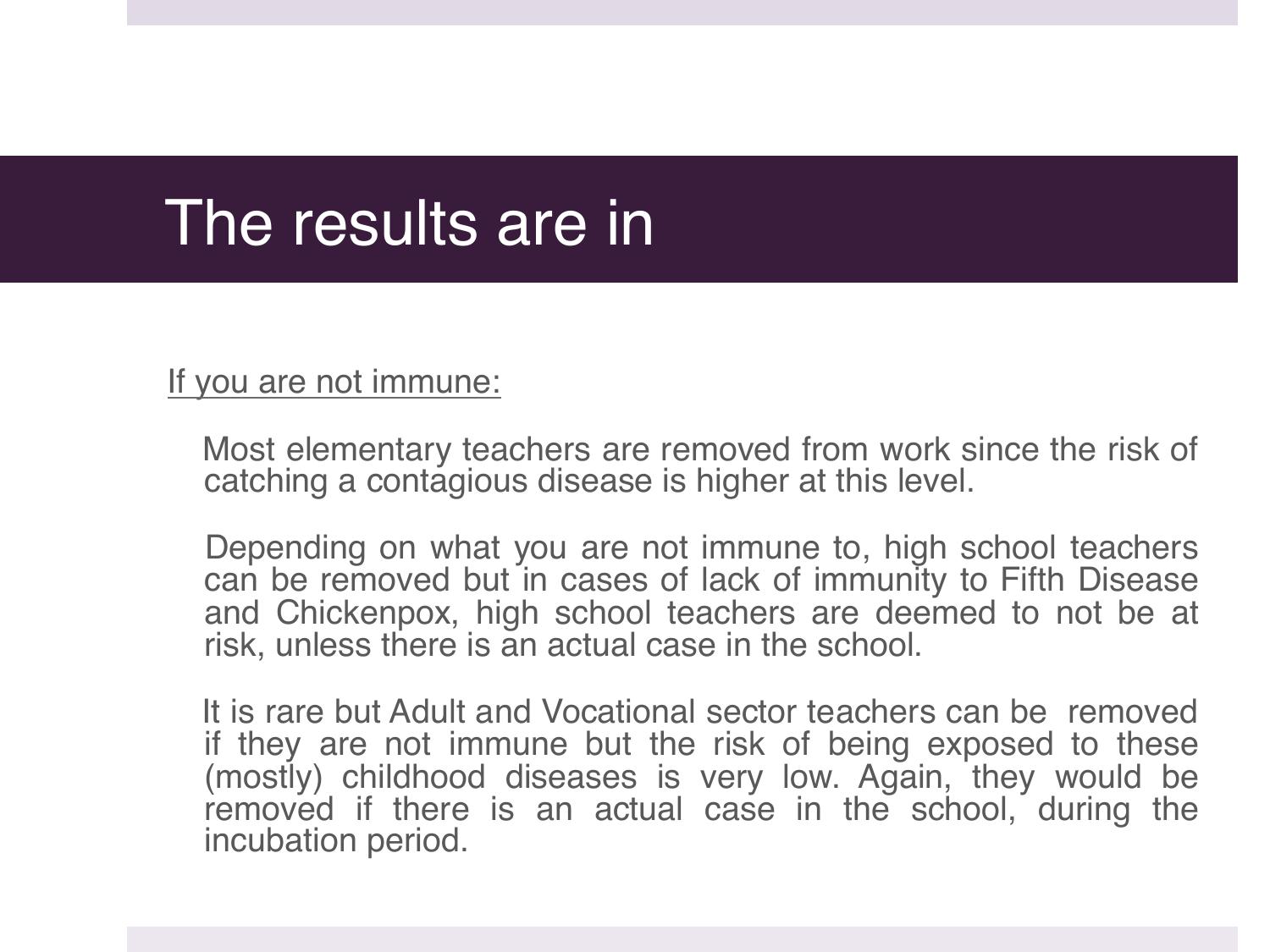#### The results are in (continued)

 If you are removed from work because of a lack of immunity, you will likely be asked to return to work for the first / final ped. days of a school year since the danger (the students) no longer exists. If this happens, you will be paid at 100% for the days you work.

You should not be asked to attend ped. days in the middle of the school year but please contact the MTA if you are told otherwise.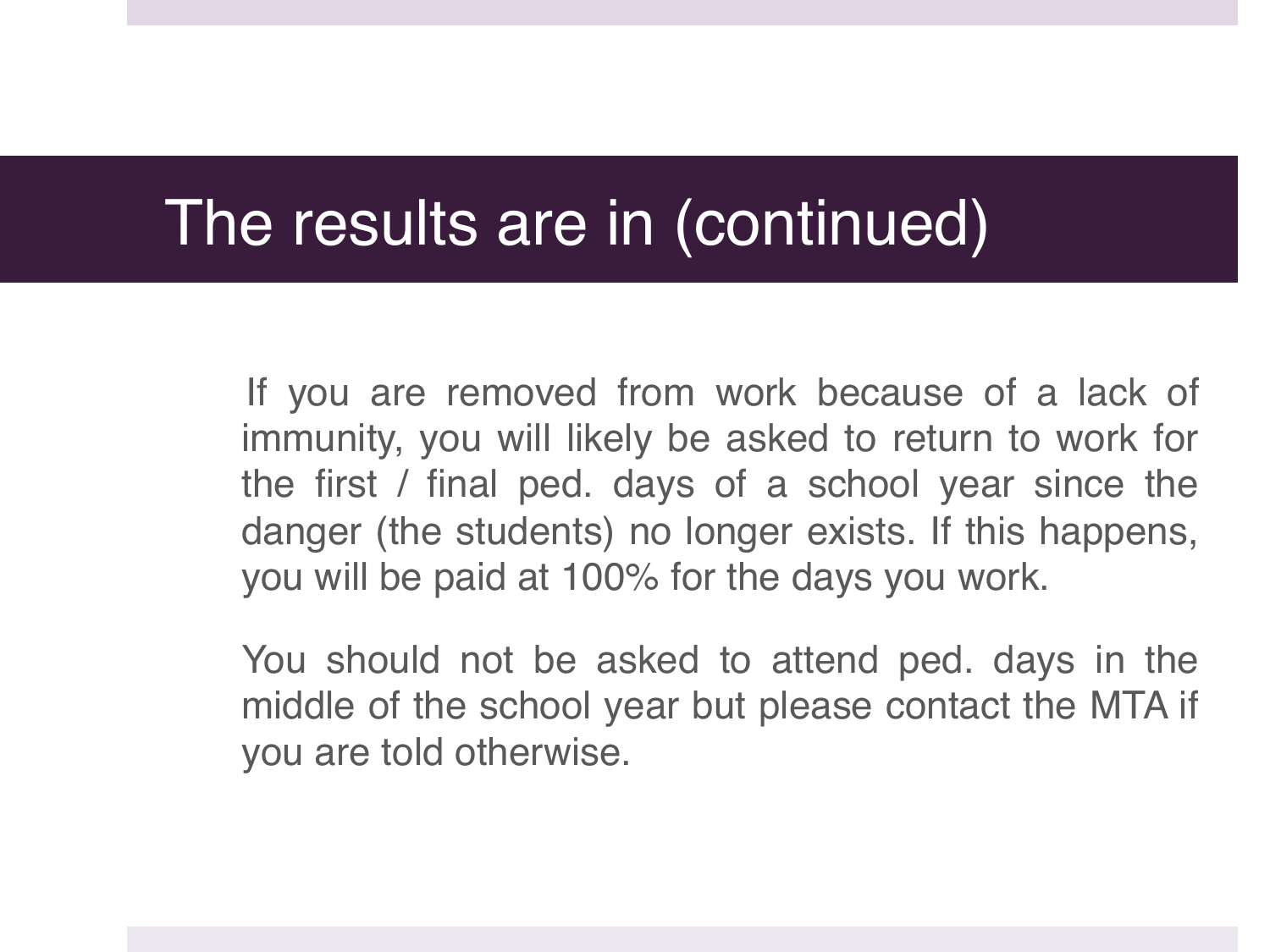## I'm immune... what's next?

As your pregnancy progresses, there may be other risks that need to be assessed starting after the 12, 22 and 24 week periods.

After 12 weeks - there may be an increased risk of damage to the placenta due to impacts to the abdomen. (kicks, punches, projectiles, etc.)

Pre-k, kindergarten, cycle I, physical education and teachers of students with a history of violence towards adults tend to be considered for a withdrawal.

If the Board feels that there is adequate support in the class, then your request may be refused. If this happens please be sure to contact the MTA and we'll investigate.

If you have a supervision duty that is in a busy, crowded area, your administration may need to reassign you to a less dangerous place. Speak with them if you have a concern.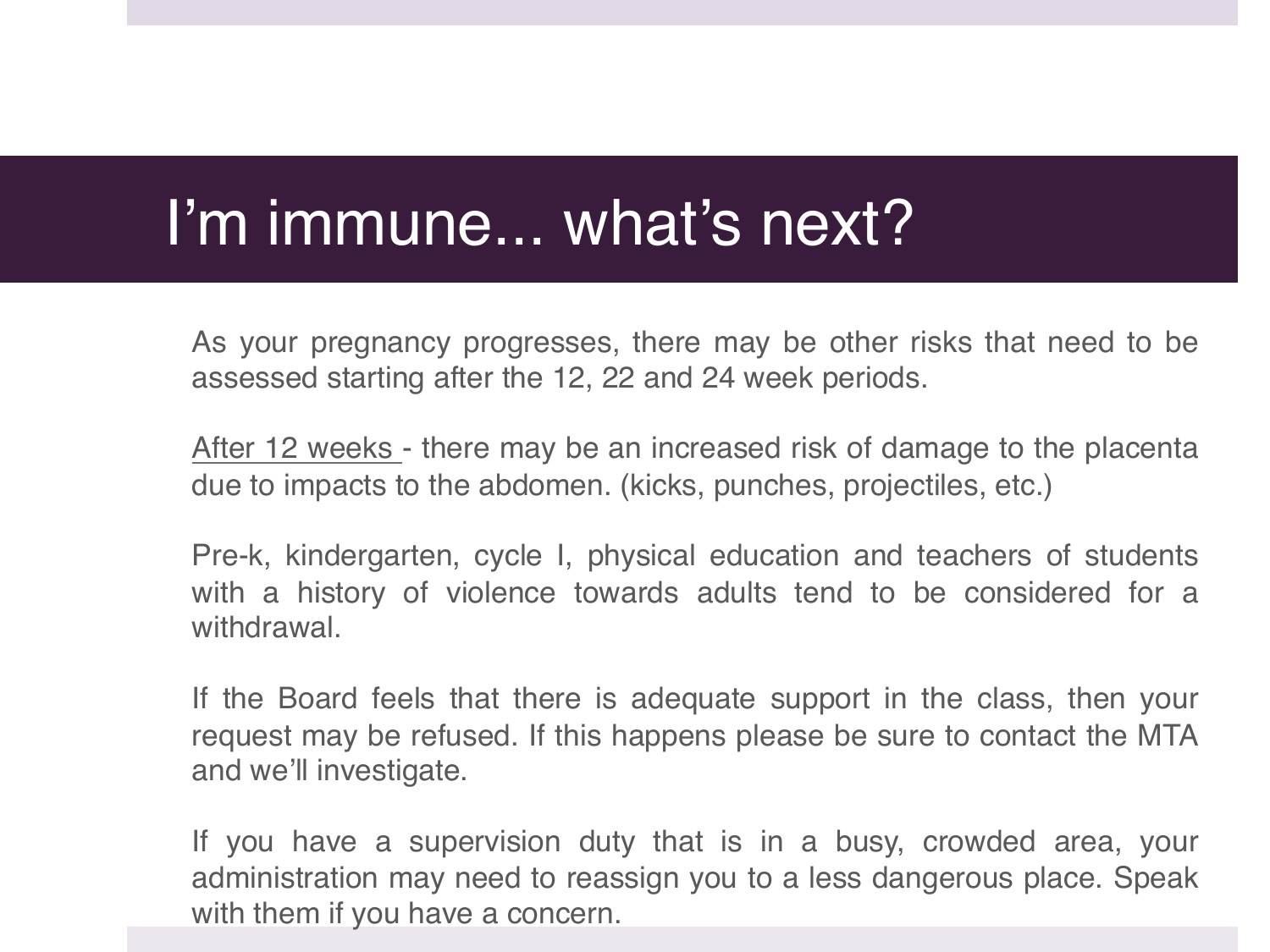## I'm immune (continued)

After 22 weeks - Teachers who cannot avoid periods of prolonged standing (4-6 hours) may be placed on preventative leave.

After 24 weeks - Teachers have an increased risk of falling (changes in the center of gravity) and they may be placed on preventative leave if using a ladder or circulating in busy staircases (while carrying books/items) cannot be avoided.

Please contact the MTA if your withdrawal request is refused at either of these points in time.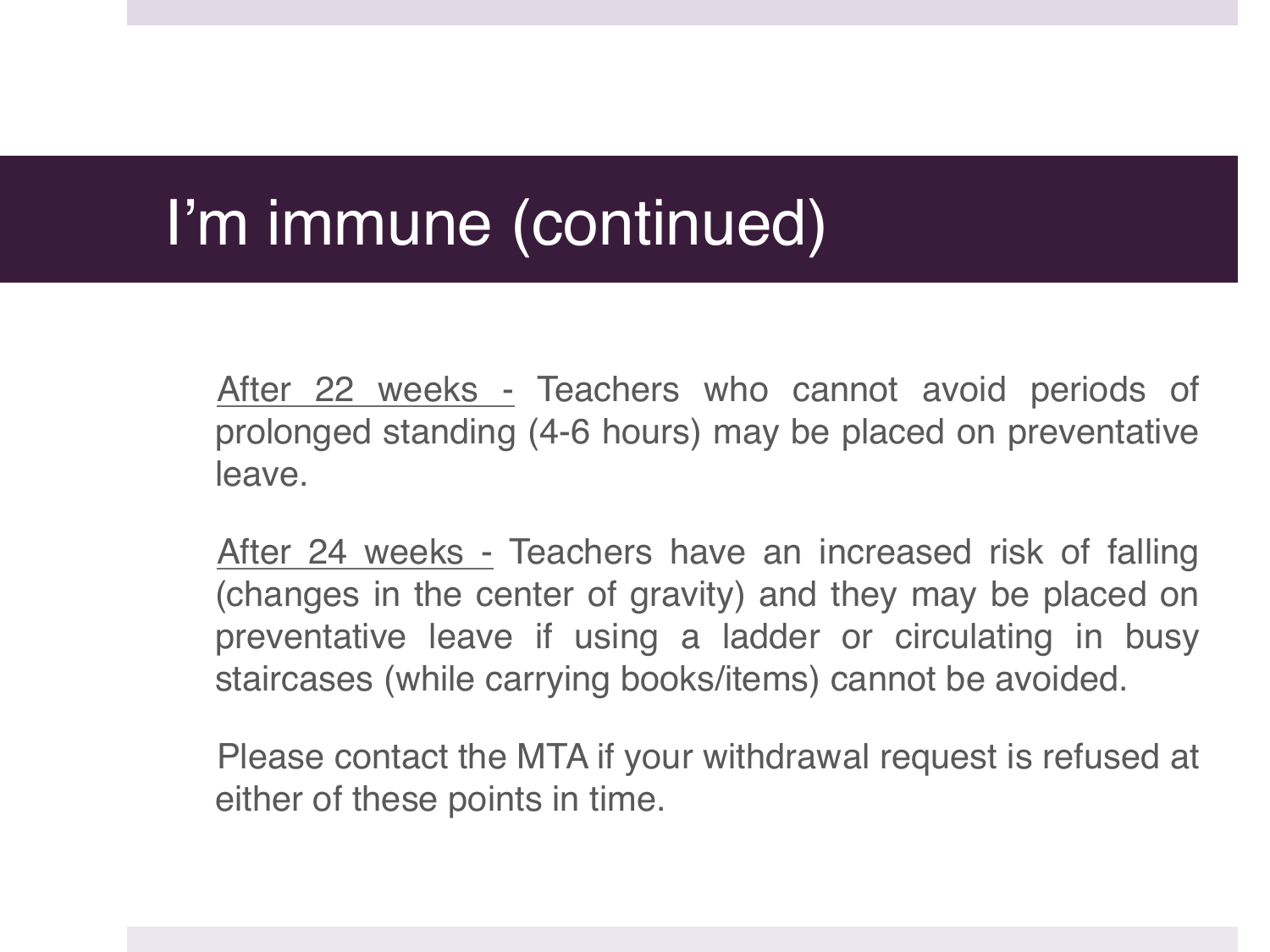### My workplace is safe but...

If there are complications during your pregnancy due to conditions not related to the workplace, you may be eligible for salary insurance (sick leave).

- o doctor needs to provide a medical certificate
- o contact the EMSB Health and Safety office
- o first 5 days are taken from your sick bank of days
- o starting on the sixth day you will receive 75% salary until you are well enough to go back to work or, most often, 1 month prior to your due date when your maternity payments will begin.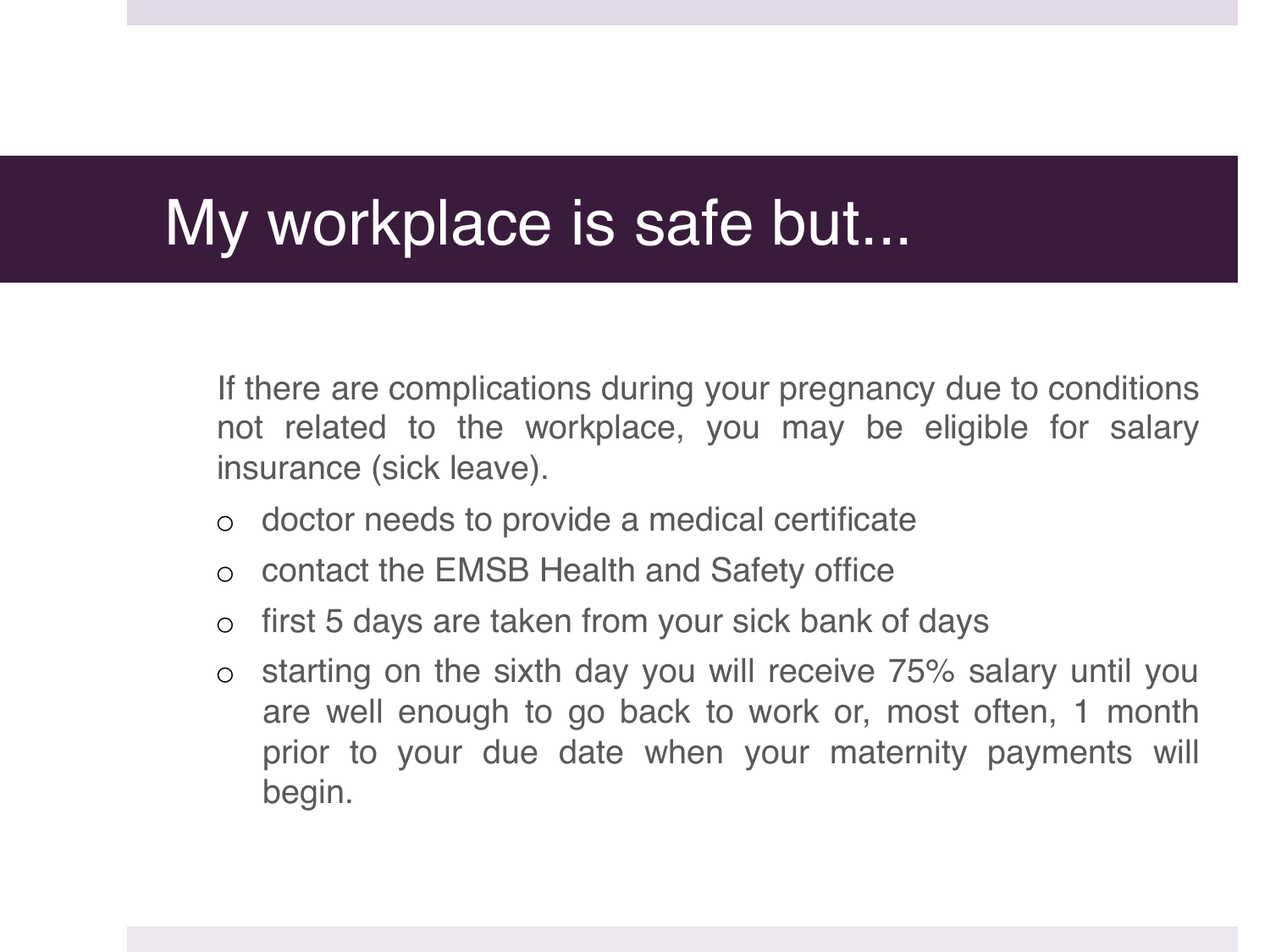## What else do I need to know?

- o If you feel well and are working in a safe environment, then you can work right up to when you give birth...and there are teachers who do exactly this.
- o If you are a regular teacher, your seniority and experience will continue when you are on preventative leave
- o If you are a contract teacher, your seniority and experience will continue to go up until your contract ends - either due to the return of the reg. teacher or the end of the school year.
- o Your pension contributions are covered as part of the CNESST indemnities so you have nothing to buy back.
- o Around the 22-24 week point of your pregnancy, you should get in touch with Heleine Lefebvre in HR re: maternity leave benefits and QPIP choices.

Heleine Lefebvre (514) 483-7200 ext. 7282 hlefebvre@emsb.qc.ca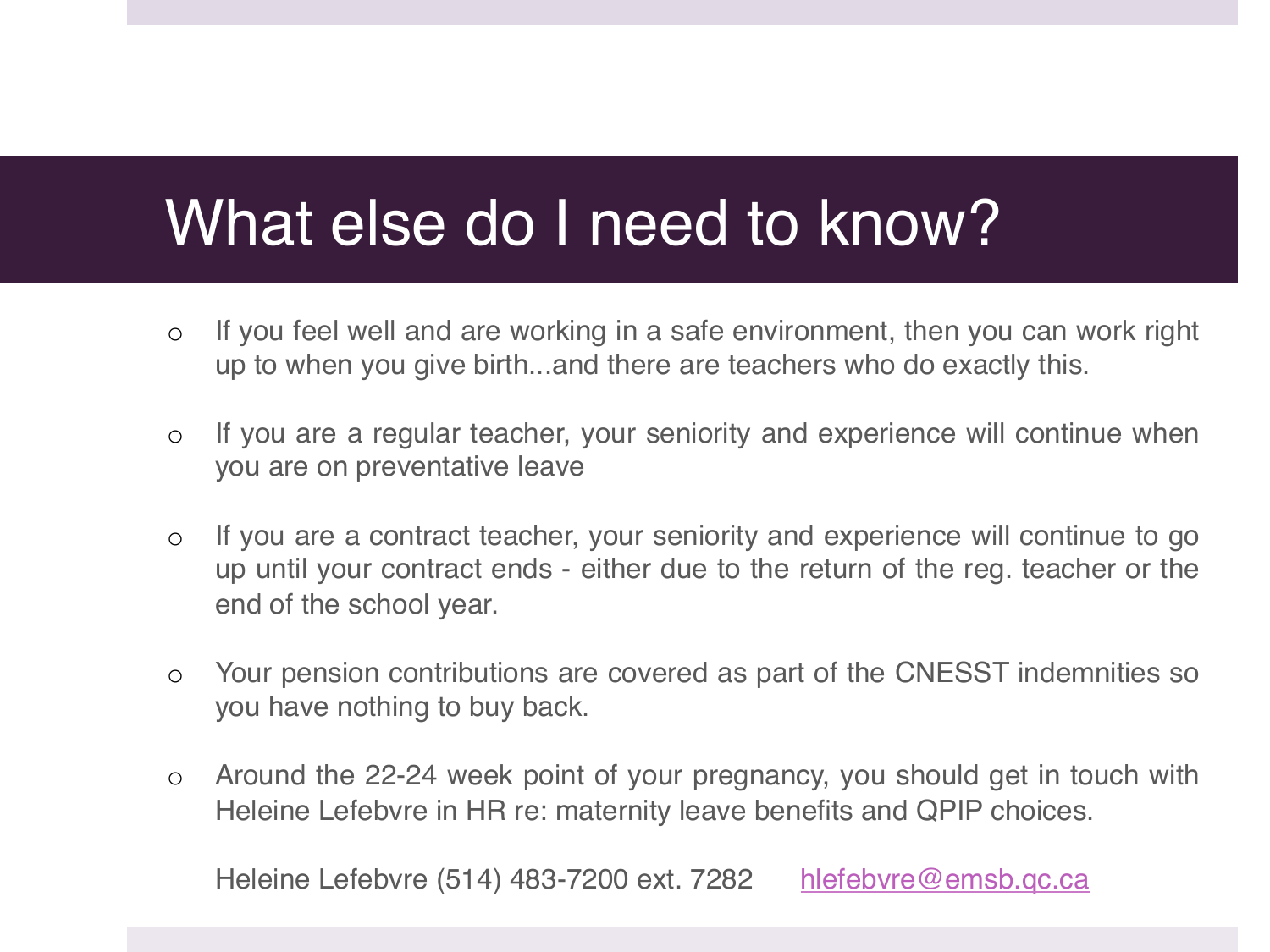## Final thoughts

Every teacher's working conditions are different (levels, students, schools, support, workload, etc.) therefore all CNESST preventative leave requests are considered on a case by case basis.

If, for whatever reason, you feel that your workplace is unsafe, please be sure to contact the MTA and we'll be happy to provide advice and guidance.